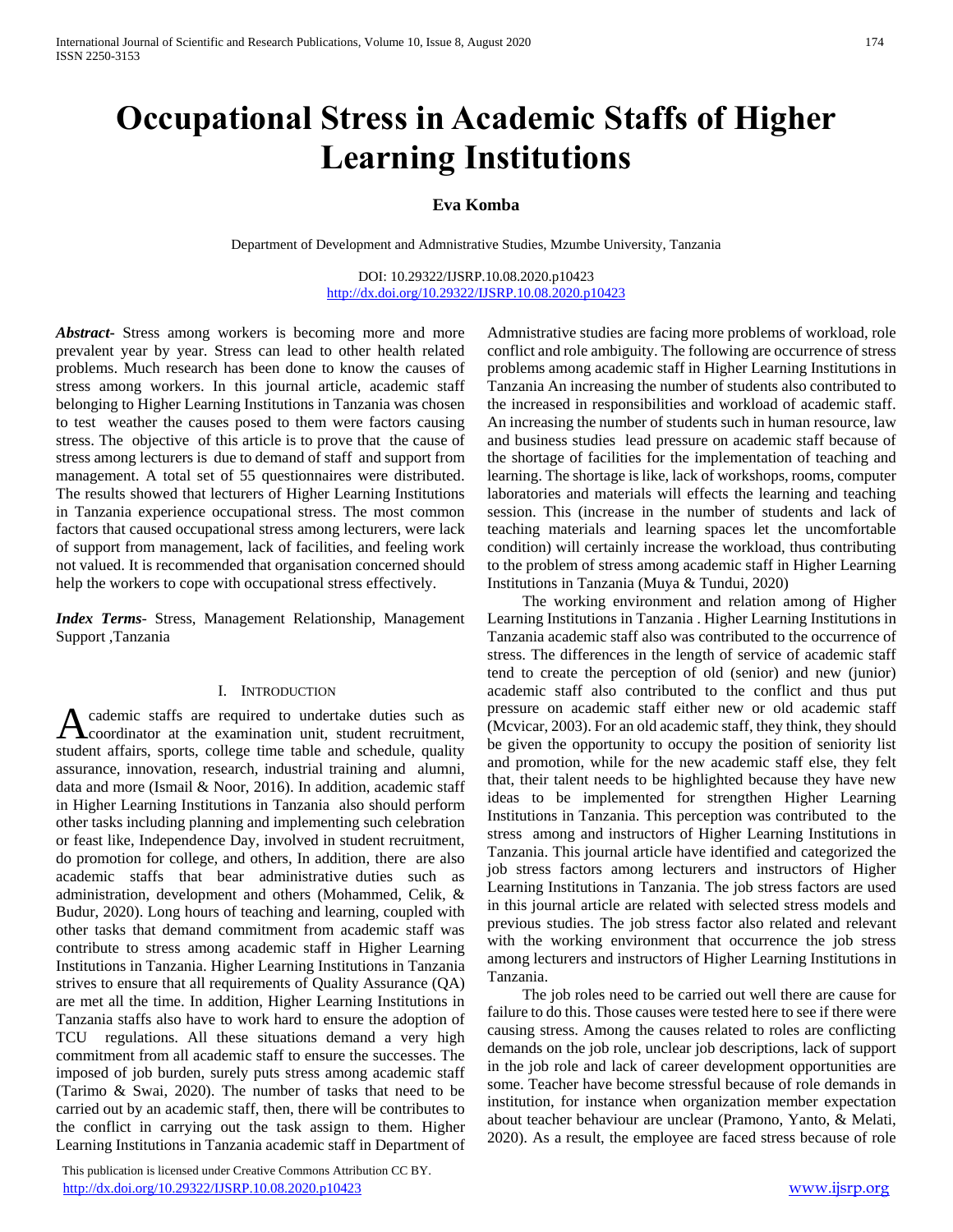conflict factor that will reduce their job satisfaction, increase in anxiety, and doesn't communicate with other people. The role conflict is most associated with gastrointestinal problem (Cooper & Khan, 2013). Schmidt, Roesler, Kusserow, & Rau, (2014) stated many research are tended to focus on role ambiguity as primary role stress, and less consideration given to role conflict and role overload. Akinmayowa & Kadiri, (2014) also stated that role conflict such as incompatible role expectation from organizational member are resulted from inconsistent information. Demands means more responsibilities and in the same time increase the workloads. The demands causing the stress of academic staff. The demands of academic staff in relation to dealing with student discipline, coping changes in time table or courses taking workload, meeting targets, dealing with auditing processes and etc. Accordingly, experience of meaning of work depends on the extent to which the individual experience satisfaction of basic psychological and social needs at work. The Job Demands-Resource model (Boyd et al., 2011) may contribute towards understanding the interplay between factors in the psychosocial work environment and experience of meaning at work. The JD-R model states that employee perceptions of job demands and job resources have an impact on individual wellbeing. Job demands are those aspects of the job that require sustained physical or psychological effort that may be associated with certain physiological or psychological costs. Job resources are those aspects of the job that are functional in achieving work goals, and stimulate personal growth, learning and development (Saidu & Haruna, 2020).

 Controlling the staff often want more power in the workplace than they have been granted. Control of management over staff having no authority to deal with their responsibilities, having to deal with improper planning of management and having no say in decision making. As employee, they will know that they are in workloads when they have make more and often mistake, the staff become short-tempered with other co-worker and at home, the staff are less efficient at workplace, working in the late time in effort to settle the work and the staff are bring back the office work to the home (Sari & Seniati, 2020).

 Many jobs demand regular contact with other people at work. Poor or unsupportive relationships with colleagues and supervisors can be a potential source of pressure. Bullying behaviour of manager/ staff, dealing with conflictual situations, feeling isolated from curriculum area are some of the causes for stress. Have good relationship among co-worker are provide more fun and harmony working environment and will prevent stress that ultimately ham1 the staff involved itself (Cooper & Khan, 2013). Office politics is something are normal and always happen in workplace environment. Office politics sometime will be positive and sometimes will be negative effected to which employee are involve. Office politics competition of money and promotions among the staff involved. Nepotism, cronyism and favouritism are occur in many organization. The office politics can effect either professional or white collar worker. The employee are working in large organization, which have many layer of hierarchical, very bureaucratic in which the employee have less and little control on his or she job are almost more stressful than employee are work in small organization, less bureaucratic and simple hierarchical in an organization (Agustina & Rismantono, 2020).

Individuals need to feel that they have appropriate support from management. They also need to feel that they are adequately informed and that they are valued. The lack of support from management it causes the stress. The stress was caused by lack of information, lack of administration support, limited or no access to training, feeling work not value and lack of facilities. All types and nature of work is the main source that contribute to stress fonn ations. It because if the work load given is inappropriate or it might create too much burdens to workers involve. Although an individual's or staff definitely talented and efficient when carrying his or her duties, but in the same time workload given are excess from his or she ability to perform might be negative effects at last such as drop of his or she performance due of he or she physical and mental fatigue and will lead to disease such as heart disease, high blood pressure, emotional problem and others (Fahruddin & Hasanuddin, 2020).The job roles need to be carried out well there are cause for failure to do this. Those causes were tested here to see if there were causing stress. Am ong the causes related to roles are conflicting demands on the job role, unclear job descriptions, lack of support in the job role and lack of career development opportunities are some.Teacher have become stressful because of role demands in institution, for instance when organization expectation about teacher behaviour are Unclear (Lashkariani & Motevalli, 2020).

## II. METHODS

 To achieve the objectives of the this paper, quantitative and survey based research. Data were analysed using Statistical Package for Social Sciences (SPSS Version 22). Survey based research is a cross-sectional design at a single point in time. Data are collected predominantly by questionnaire. These data will be examined to detect pattern of association (Bryman & Bell, 2011). This study was carried out in the Higher Learning Institutions in Tanzania and fifty five academic staff was involved. Twelve senior lecturers and fourty three assistants lecturers were participated. A complete set of questionnaire was distributed to the senior lecturers and assistants lecturers and they were completed and returned. The group of 55 academic staff who are both lecturers and instructors were selected from a Higher Learning Institutions in Tanzania. Base on Krejcie and Morgan (1970) for 55 participant should be 48 respondents. But only 40 lecturers and instructors was participated in this research others not replying the survey form. The group consisted of both sex, teaching skilled courses diploma and with different education levels (skilled level to master's degree). This group were sampled due to the various roles they played as educators. They were also played multi roles as role models for students and subordinates to the management as such demands were many. Therefor the group was considered the best to be sampled for knowing whether the causes of stress were true.

## III. RESULTS AND DISCUSSION

 The correlation analysis shown in Table 1 between demands and control. The demands and control variables coefficient value of 0.476 is positive and significant at  $p < 0.01$ . The strength of the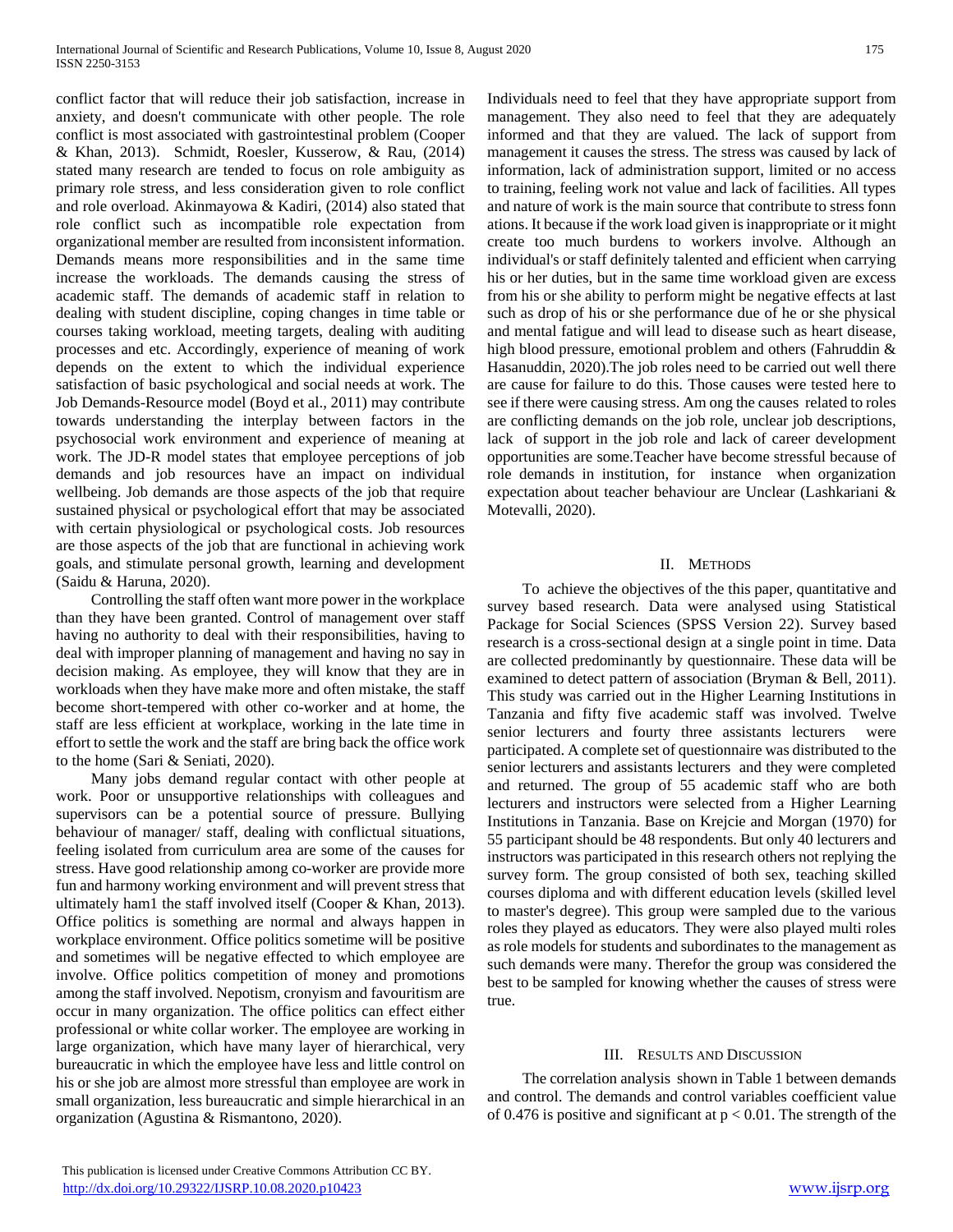relationship between demands and control is at a minor correlation level.

|                      |                         | Mean<br>Demand | Mean<br>Control | Mean<br>Relationship | Mean RoleMean |          |
|----------------------|-------------------------|----------------|-----------------|----------------------|---------------|----------|
|                      |                         |                |                 |                      |               | Support  |
| Mean Demand          | Pearson<br>Correllation |                | $.476**$        | 656**                | $.654**$      | .586**   |
|                      | $S$ ig. (2-tailed)      |                | .003            | .000                 | .000          | .000     |
|                      | N                       | 38             | 38              | 38                   | 38            | 38       |
| Mean Control         | Pearson<br>Colleration  | .476**         |                 | 490**                |               |          |
|                      | S ig. (2-tailed)        | .003           |                 | .002                 | .001          | .000     |
|                      | N                       | 40             | 40              | 40                   | 40            | 40       |
| Mean<br>Relationship | Pearson<br>Correlation  | $.656**$       | .490**          |                      | $.826**$      | .552**   |
|                      | Sig. t2-railed)         | .000           | .002            |                      | .000          | .000     |
|                      | N                       | 40             | 40              | 40                   | 40            | 40       |
| Mean Role            | Pearson<br>Correlation  | $.654**$       | .504**          | $.826**$             |               | $.610**$ |
|                      | Site. (2-tailed)        | .000           | .001            | .000                 |               | .000     |
|                      |                         |                | 40              | 40                   | 40            | 40       |
| Mean Support         | Pearson<br>Correlation  | .586**         | .585**          | .552**               | $.610**$      | 1        |
|                      | Sit. (2-tailed)         | 000            | .000            | .000                 | .000          |          |
|                      | N                       | 40             | 40              | 40                   | 40            | 40       |

**Table 1 Correlations Analysis (Determine the Relationship among Stressors)**

\*\*. Correlation is significant at the 0.01 level (2-tailed).

#### IV. CONCLUSION

 Occupational stress is a phenomenon that has been widely discussed in the mass media and studied by various experts and authorities in this particular field to find out the causes or reasons for stress among academic staff. The research, which tried to show the factors causing stress among instructors and lecturers of Higher Learning Institutions in Tanzania has proven beyond doubt that these reasons cause stress in varying levels. Employer or organization should help the employees to achieve mental, emotion and physical preparedness to cope with occupational effectively. Organizations, government or private sectors should plan and conduct stress management programs to help employees to manage occupational stress. For instance, it can start with an educational phase whereby the participants learn about the basic concepts of stress, stress management program, ways to measure their own occupational stress level s. The management of the organizations should work hard to identify employees' personalities that fit to certain work environments in their organizations. They should also emphasize on activities such as

 This publication is licensed under Creative Commons Attribution CC BY. <http://dx.doi.org/10.29322/IJSRP.10.08.2020.p10423> [www.ijsrp.org](http://ijsrp.org/)

job designing, selection and training in their organizations. These activities will help them to find a match between work and individuals in an organization.

#### ACKNOWLEDGEMENT

 I hereby acknowledge the input of every member who facilitate this work.

#### **REFERENCES**

- [1] Agustina, T. S., & Rismantono, B. (2020). The Moderation Effect Of Innovation Trust Person-Job Fit Toward The Lecturers Creativity. International Jounal of Organizationl Innovation, 12(4), 270–278.
- [2] Akinmayowa, J. T., & Kadiri, P. A. (2014). Stress Among Academic Staff in a Nigerian University. Covenant Journal of Business and Social Sciences (CJBSS), 65(1), 73–91.
- [3] Boyd, C. M., Bakker, A. B., Pignata, S., Winefield, A. H., Gillespie, N., & Stough, C. (2011). A Longitudinal Test of the Job Demands-Resources Model among Australian University Academics. Applied Psychology: An International Review, 60(1), 112–140. https://doi.org/10.1111/j.1464- 0597.2010.00429.x